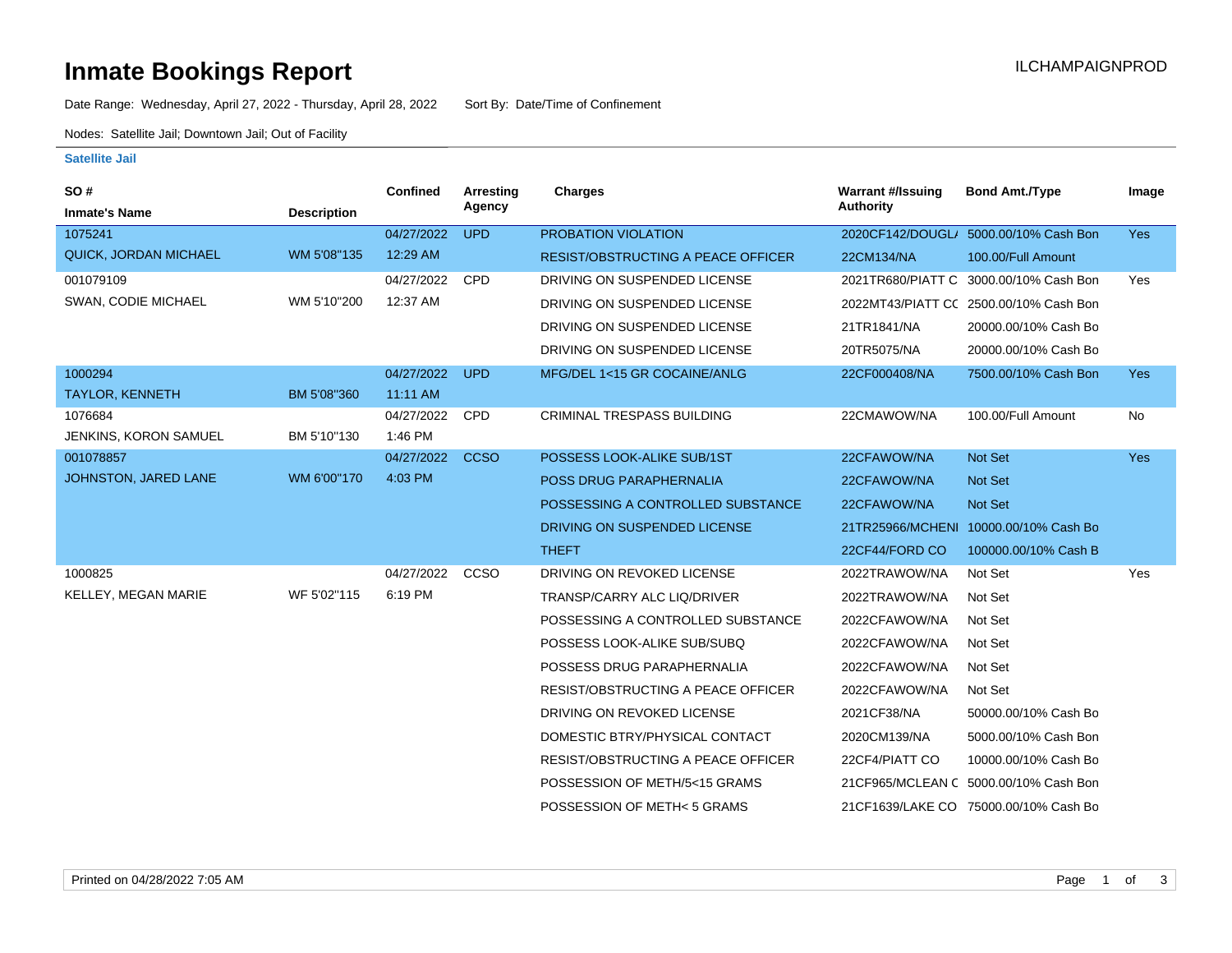# **Inmate Bookings Report Installation Control Control Control Control Control Control Control Control Control Control Control Control Control Control Control Control Control Control Control Control Control Control Control**

Date Range: Wednesday, April 27, 2022 - Thursday, April 28, 2022 Sort By: Date/Time of Confinement

Nodes: Satellite Jail; Downtown Jail; Out of Facility

#### **Satellite Jail**

| SO#                                      |                    | <b>Confined</b> | <b>Arresting</b> | Charges                            | <b>Warrant #/Issuing</b> | <b>Bond Amt./Type</b>  | Image      |
|------------------------------------------|--------------------|-----------------|------------------|------------------------------------|--------------------------|------------------------|------------|
| <b>Inmate's Name</b>                     | <b>Description</b> |                 | Agency           |                                    | <b>Authority</b>         |                        |            |
| 66520                                    |                    | 04/27/2022      | <b>RPD</b>       | OBSTRUCTING IDENTIFICATION         | 2022CMAWOW/NA            | 100.00/Full Amount     | <b>Yes</b> |
| NIBBE, JOSHUA JAMES                      | WM 5'11"210        | 7:26 PM         |                  |                                    |                          |                        |            |
| 001079110                                |                    | 04/27/2022      | <b>UPD</b>       | <b>DOMESTIC BATTERY</b>            | 2022CMAWOW/NA            | Not Set                | No         |
| hernandez, cesar a                       | SM 5'11"200        | 10:40 PM        |                  | INTERF REPT DOMESTIC VIOLENCE      | 2022CMAWOW/NA            | Not Set                |            |
|                                          |                    |                 |                  | CRIM DAMAGE TO PROPERTY <\$500     | 2022CFAWOW/NA            | Not Set                |            |
| 1005514                                  |                    | 04/27/2022      | <b>ISP</b>       | <b>AGG BATTERY/PEACE OFFICER</b>   | 22CFAWOW/NA              | <b>Not Set</b>         | <b>Yes</b> |
| MCDONALD, RAYTRELL DOMINIQUE BM 5'04"135 |                    | 11:11 PM        |                  | UNLAWFUL USE OF A WEAPON           | 22CFAWOW/NA              | <b>Not Set</b>         |            |
| 001079112                                |                    | 04/28/2022      | CCSO             | <b>DOMESTIC BATTERY</b>            | 22CMAWOW/NA              | Not Set                | Yes        |
| YOUNG, WESTON KEITH                      | WM 6'09"280        | 12:45 AM        |                  |                                    |                          |                        |            |
| 001079113                                |                    | 04/28/2022      | <b>UPD</b>       | DUI ALC/INTOX COMPOUND/DRUG        | 22DTAWOW/NA              | 100.00/License and Cas | Yes        |
| LOOR, ARIANA ISABELLA                    | SF 5'04"112        | 4:18 AM         |                  | <b>IMPROPER TRAFFIC LANE USAGE</b> | 22TRAWOW/NA              | Not Set                |            |
| 001078608                                |                    | 04/28/2022      | <b>CPD</b>       | AGG FLEEING POLICE/21 MPH OVER     | 2022CFAWOW/NA            | No Bond                | No         |
| SOMERS, DYLAN THOMAS                     | WM 5'10"130        | 4:49 AM         |                  | <b>IMPROPER TRAFFIC LANE USAGE</b> | 2022TRAWOW/NA            | No Bond                |            |
|                                          |                    |                 |                  | DRIVING ON SUSPENDED LICENSE       | 2022TRAWOW/NA            | No Bond                |            |
|                                          |                    |                 |                  | OPERATE UNINSURED MTR VEHICLE      | 2022TRAWOW/NA            | No Bond                |            |
|                                          |                    |                 |                  | LEAVING THE SCENE INVOLV VEHICLE   | 2022TRAWOW/NA            | No Bond                |            |
|                                          |                    |                 |                  | RESIST/OBSTRUCTING A PEACE OFFICER | 2022CFAWOW/NA            | No Bond                |            |
|                                          |                    |                 |                  | POSSESSING A CONTROLLED SUBSTANCE  | 2022CFAWOW/NA            | No Bond                |            |
|                                          |                    |                 |                  | POSSESS DRUG PARAPHERNALIA         | 2022CFAWOW/NA            | No Bond                |            |
|                                          |                    |                 |                  | MFG/DEL CANNABIS/30-500 GRAMS      | 2022CFAWOW/NA            | No Bond                |            |
|                                          |                    |                 |                  | POSSESS LOOK-ALIKE SUB/1ST         | 2022CFAWOW/NA            | No Bond                |            |

**Total Satellite . 12**